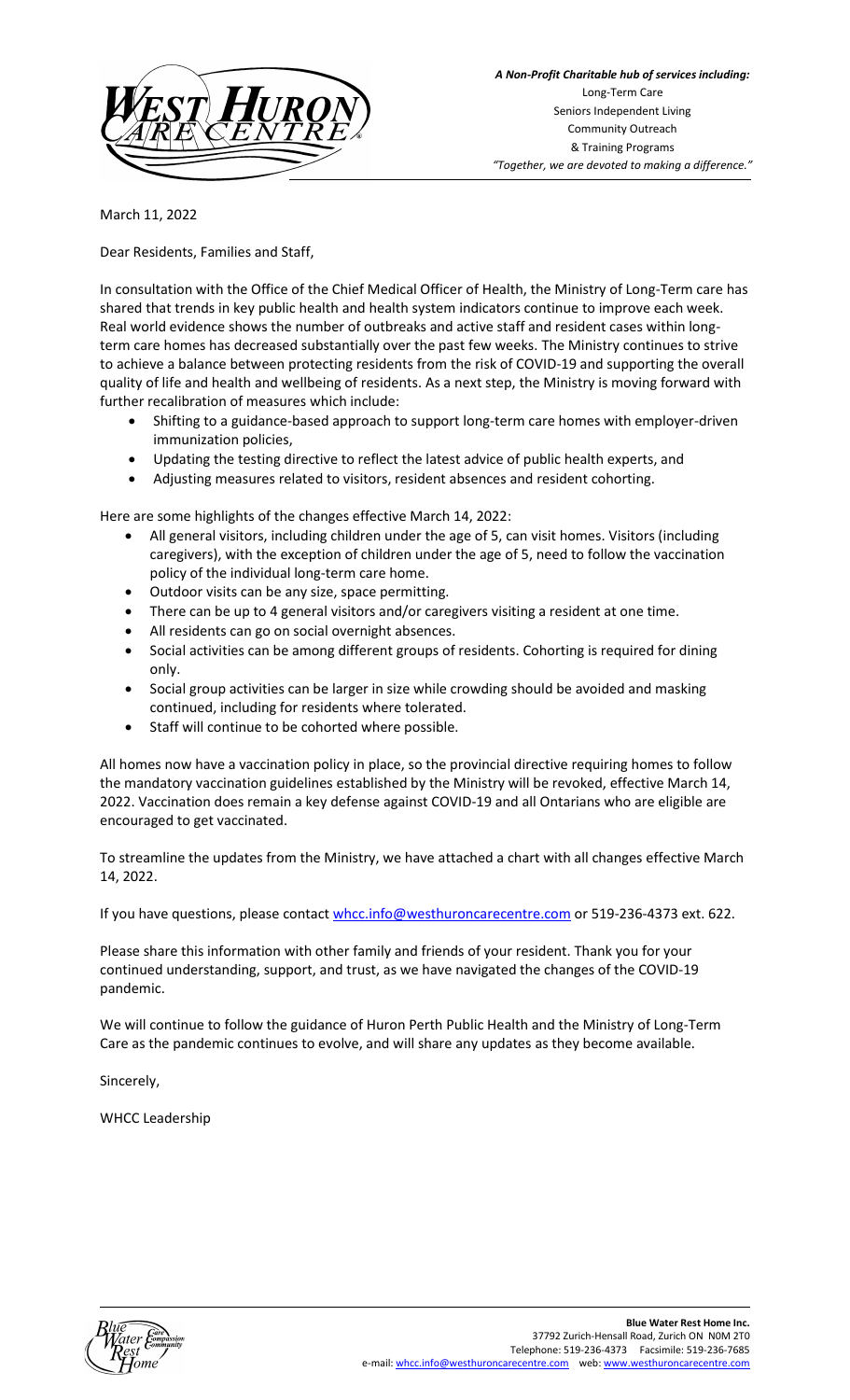

## **Easing Enhanced Measures Effective March 14, 2022 GV = General Visitors EC = Essential Caregivers EV = Essential Visitors Screening Surveillance Testing Absences Visiting Palliative/End-of-Life Visitors** PPE will be provided upon entry by screening team, if required, for anyone entering WHCC/BWRH. COVID-19 vaccination QR is required to enter (Ministry and Health Inspectors and children under 5 years of age are exempt from showing proof of vaccination). All visitors are required to follow WHCC/BWRH Visitor Policy. **Children 1 year and under** are not required to have a Rapid Antigen Test. **Children 2 years and under** are not required to wear a mask. **Indoor visitors** are required to complete Rapid Antigen Test and wait for results. Frequency of testing will be based on current guidance. **Outdoor visitors** are required to pass active screening upon arrival and will be provided a medical mask, which must be worn for duration of visit. Rapid Antigen Testing is NOT REQUIRED. Residents will continue to be actively screened upon entry from LOA's. **All staff, indoor visitors, including EC's** are required to complete Rapid Antigen Test and wait for results. Frequency of testing will be based on current guidance (for example, if you were tested the previous day, you are not required to complete testing). If proof of negative Rapid Antigen Test or PCR from previous day is provided, no test required on current day. Someone who has had a confirmed case of COVID-19 will resume surveillance testing 90 days postinfection, except with new onset of signs/symptoms of COVID-19, exposure to confirmed case of COVID-19, COVID-19 outbreak in LTC home, or by HPPH. \***Outdoor visitors** are not required to complete Rapid Antigen testing\* **Children 1 year and under** are not required to have a Rapid Antigen Test. **Parental consent** must be given for minors required to test. **All residents are permitted to take a Leave of Absence**, regardless of vaccination status. Visiting a resident on WHCC/BWRH or Zurich Mennonite Church property is not considered an LOA. Residents returning from all LOA's will complete testing based on current guidance, for example: **All day absences** for medical, compassionate, or short term will complete a Rapid Antigen Test and PCR test on day 5 following LOA and no isolation). **Overnight absences** will follow the same guidance as admissions, including COVID-19 testing and possible isolation. **Residents who have frequent day absences** (for medical need as an example), will continue to complete testing in accordance to current guidance. **\*For all LOA's, we encourage you to provide a minimum of 24hrs notice by calling the RN at ext. 626.\*** Residents are eligible to designate 4 Essential Caregiver's. This is coordinated through the Director of Care. All general visitors, including children under 5 years of age, can resume visits. General visitors, except for children under the age of 5, will need to follow the vaccination policy of WHCC/BWRH. General visitors 14 years and younger must be accompanied by an adult. Residents can have up to **4 visitors at one time indoors**, including EC's. All visitors are required to wear a mask for the duration of the visit. **Outdoor visits can resume, with no maximum on the number of visitors, space permitting.** All visitors must wear a mask **Palliative/End-of-Life visitors** are not required to actively screen or complete Rapid Antigen testing. Palliative/EOL visitors must follow PPE guidelines and actively screen upon entry. There is no maximum number of visitors when a resident is Palliative or EOL. All EOL will be screened upon entry. If fail screening, visitor will be permitted entry; however, must wear 4-piece PPE (eye protection, gown, mask, gloves), which is determined by Point of Care Risk Assessment.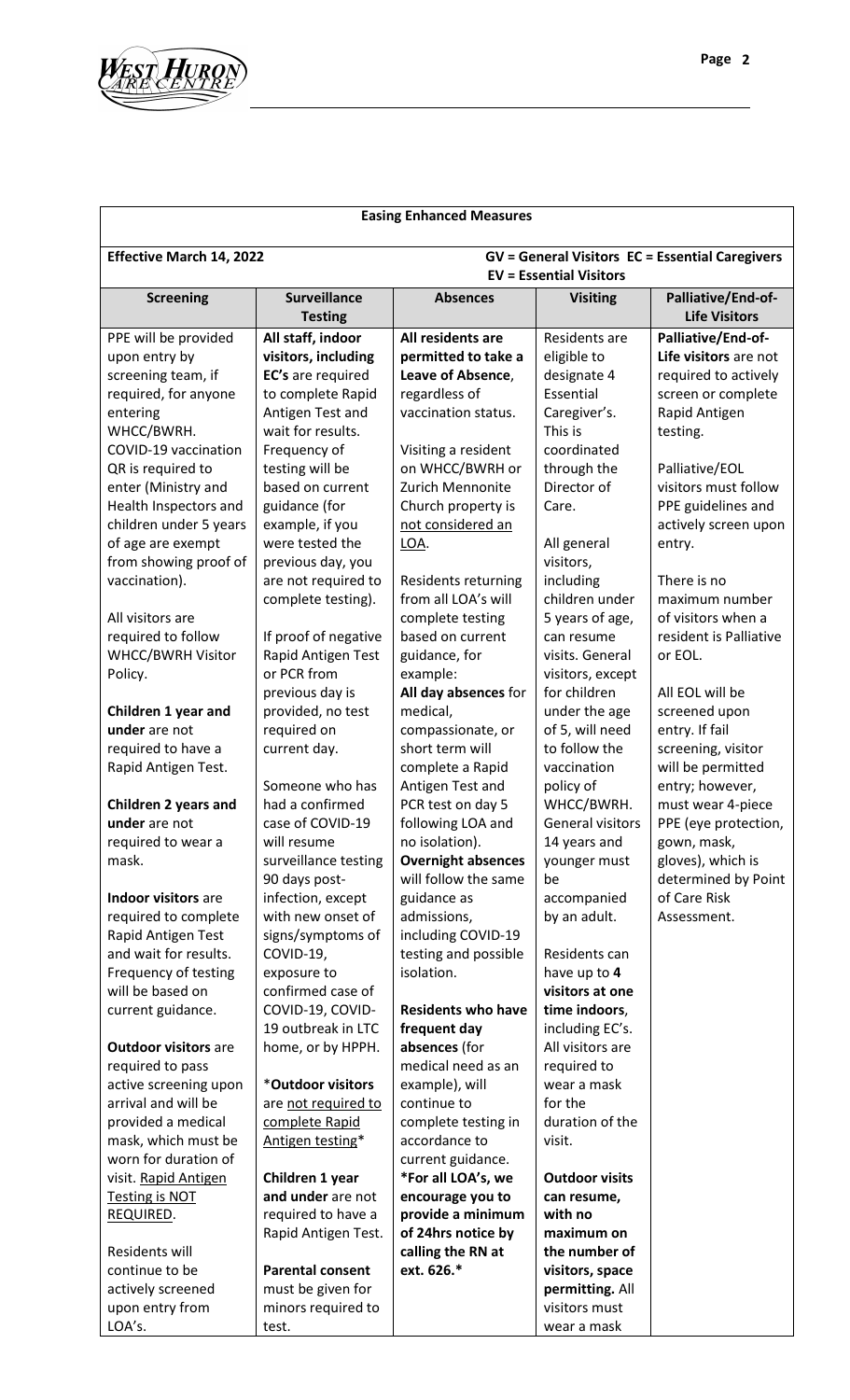

|                            |                             | for the          |  |
|----------------------------|-----------------------------|------------------|--|
| <b>Emergency First</b>     | <b>Emergency First</b>      | duration of the  |  |
| <b>Responders and End-</b> | <b>Responders and</b>       | visit, pass      |  |
| of-Life visitors are not   | <b>End-of-Life visitors</b> | active           |  |
| required to actively       | are not required to         | screening.       |  |
| screen or complete         | actively screen or          | Rapid Antigen    |  |
| Rapid Antigen testing.     | complete Rapid              | testing is not   |  |
|                            | Antigen testing.            | required.        |  |
|                            |                             | PSW team will    |  |
|                            | Residents returning         | support          |  |
|                            | from all LOA's will         | residents to the |  |
|                            | complete testing            | lobby to meet    |  |
|                            | based on current            | their visitor.   |  |
|                            | guidance, for               | *To schedule     |  |
|                            | example:                    | your Outdoor     |  |
|                            | All day absences            | Visit, please    |  |
|                            | for medical,                | call the         |  |
|                            | compassionate, or           | screening desk   |  |
|                            | short term will             | by 7:30am the    |  |
|                            | complete a Rapid            | day of at 519-   |  |
|                            | Antigen Test and            | 236-4373 ext.    |  |
|                            | PCR test on day 5           | 640.*            |  |
|                            | following LOA and           |                  |  |
|                            | no isolation).              | Visiting a       |  |
|                            |                             | resident on      |  |
|                            | Overnight                   |                  |  |
|                            | absences will               | WHCC/BWRH        |  |
|                            | follow the same             | or Zurich        |  |
|                            | guidance as                 | Mennonite        |  |
|                            | admissions,                 | Church           |  |
|                            | including COVID-19          | property is not  |  |
|                            | testing and                 | considered an    |  |
|                            | possible isolation.         | LOA, otherwise,  |  |
|                            |                             | resident will    |  |
|                            | <b>Residents who</b>        | need to follow   |  |
|                            | have frequent day           | LOA guidance.    |  |
|                            | absences (for               |                  |  |
|                            | medical need as an          | Visitors are     |  |
|                            | example), will              | welcome to       |  |
|                            | continue to                 | join their       |  |
|                            | complete testing in         | resident at      |  |
|                            | accordance to               | activities &     |  |
|                            | current guidance.           | programs,        |  |
|                            |                             | providing space  |  |
|                            |                             | permits.         |  |
|                            |                             | Activation staff |  |
|                            |                             | will provide     |  |
|                            |                             | direction.       |  |
|                            |                             | *Currently,      |  |
|                            |                             | visitors are not |  |
|                            |                             | eligible to eat  |  |
|                            |                             | with their       |  |
|                            |                             | resident at      |  |
|                            |                             | WHCC/BWRH,       |  |
|                            |                             | regardless of    |  |
|                            |                             | vaccination      |  |
|                            |                             | status.*         |  |
|                            |                             |                  |  |